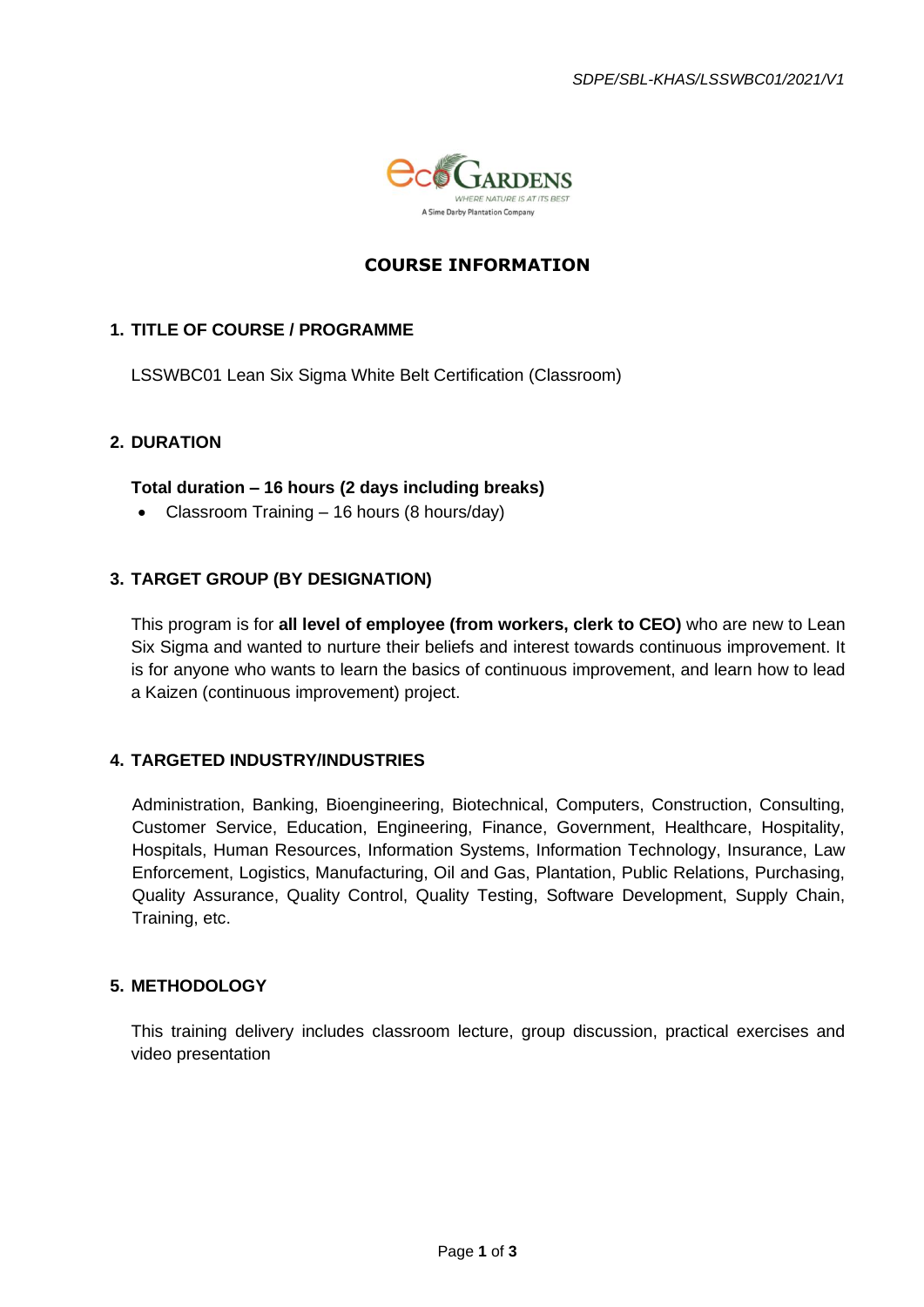# **6. CERTIFICATION**

- A. Sime Darby Plantation Ecogardens Sdn. Bhd. will issue the **Certificate of Completion** after:
	- the completion of the training (minimum 90% attendance)
- B. Sime Darby Plantation Ecogardens Sdn. Bhd. will issue the **Lean Six Sigma White Belt Certification** after:
	- the completion of the training (minimum 90% attendance)
	- the completion of a Kaizen Project approved by the trainee's organization and **Ecogardens**

# **7. COURSE OBJECTIVE**

At the end of the training the trainee will be able to:

- Identify the 8 wastes and able to perform waste elimination
- Plan and able to practice 5S within his or her work area
- Understand the concept and approach of Error-proofing
- Understand what the 7 Quality Control (QC) tools are and know when it is use.
- Lead and apply Plan-Do-Check-Act (PDCA) cycle approach in a Kaizen project.

### **8. COURSE OUTLINE**

- A. Initiating Continuous Improvement at work
	- Understanding the difference between Lean and Six Sigma
	- Understanding what is Kaizen, Muda, Mura and Muri
	- Identifying 8 wastes and Value Add Criteria
	- Identifying and eliminating waste using PDCA cycle
	- Applying kaizen charter and kaizen sheet to a continuous improvement project
- B. Monitoring Quality and its improvements
	- Understanding what are 7QC Tools
	- Knowing when to use 7 Quality Control (QC) tools
	- Learning how to develop 7 QC tools
- C. Preventing and Detecting Quality Defects
	- Understanding the concept and the purpose of Error-proofing (poka-yoke).
	- Understanding cost of poor quality (COPQ)
	- Reviewing the traditional methods of inspection for mistakes/defects
	- Understanding the approach and level of Error-proofing